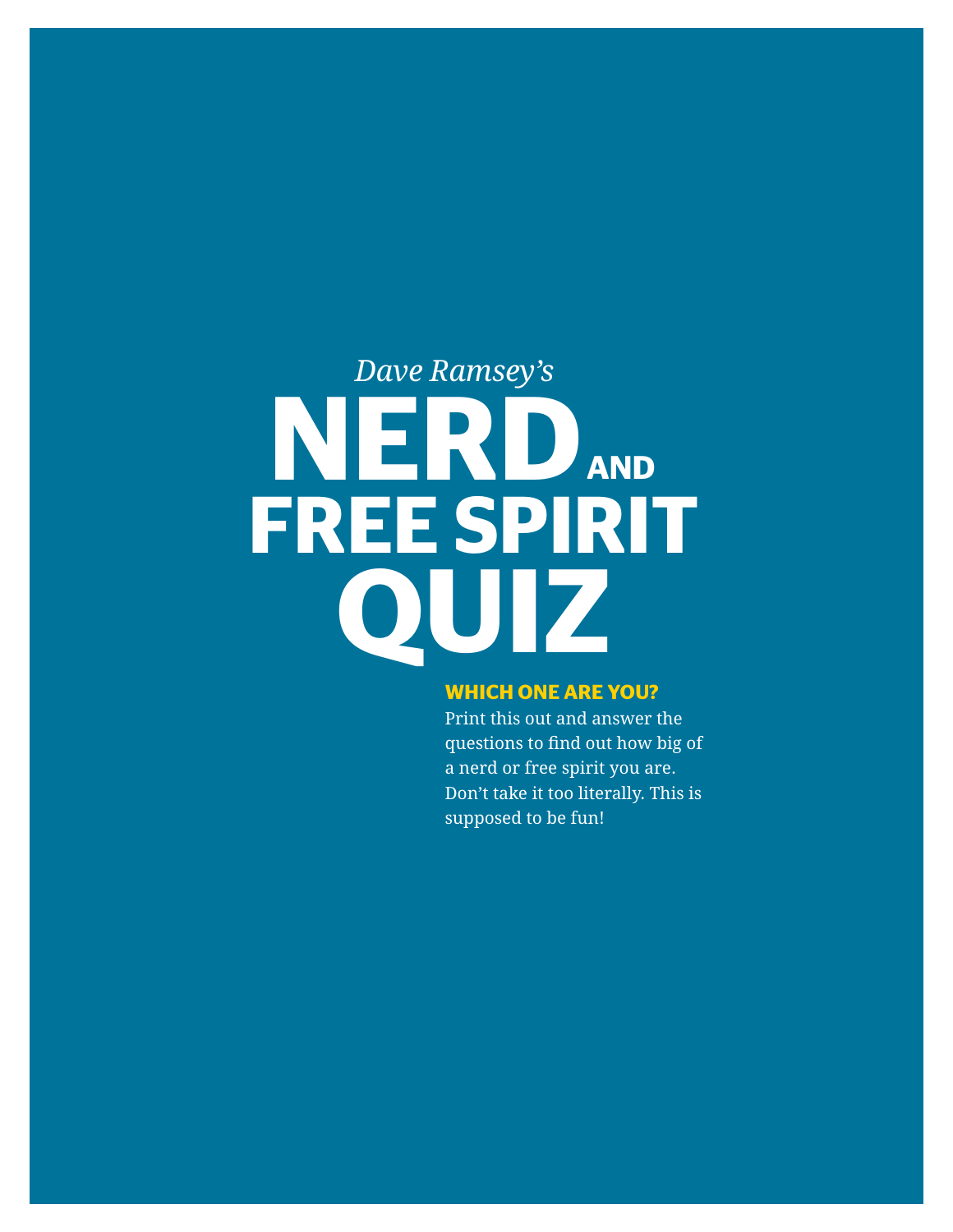# **Step 1: Take the Quiz**

Going one row at a time, fill in the bubble for the statement that best represents you. Add up your totals at the bottom and continue to the next page.

| <b>STATEMENT1</b>                                                      | OR |            | <b>STATEMENT 2</b>                                                        |
|------------------------------------------------------------------------|----|------------|---------------------------------------------------------------------------|
| You actually enjoy balancing<br>the checkbook.                         |    |            | You'd rather balance a spoon on your<br>nose than balance your checkbook. |
| Rules are important and<br>should be followed.                         |    |            | Rules are more like suggestions<br>to be considered.                      |
| You are always on time.<br>Always.                                     |    |            | You show up "on time."<br>Give or take 15 minutes.                        |
| You spend more time planning the<br>vacation than the vacation itself. |    |            | Vacations are more fun when the<br>calendar's blank and you just "go."    |
| Recipes should be precisely followed.<br>Like rules.                   |    |            | Recipes are suggestions. Just do<br>a dash here and a dash there.         |
| You read the introductions of books.<br>They're in there for a reason! |    |            | You skip introductions.<br>Then it's like you read more!                  |
| You organize your shirts by color,<br>or you will when you get home.   |    |            | You're doing good just to get<br>your shirts hung up.                     |
| You can't wait for Dave to teach<br>about budgeting.                   |    |            | You're considering faking an illness<br>the night of the budget lesson.   |
| "Living for the moment"<br>sounds irresponsible to you.                |    |            | "Living for the moment" sounds<br>like the soundtrack of your life.       |
| Clutter is annoying and frustrates you.                                |    | $\bigcirc$ | It's not clutter; it's character!                                         |
| <b>Your Nerd Score</b>                                                 |    |            | <b>Your Free Spirit Score</b>                                             |

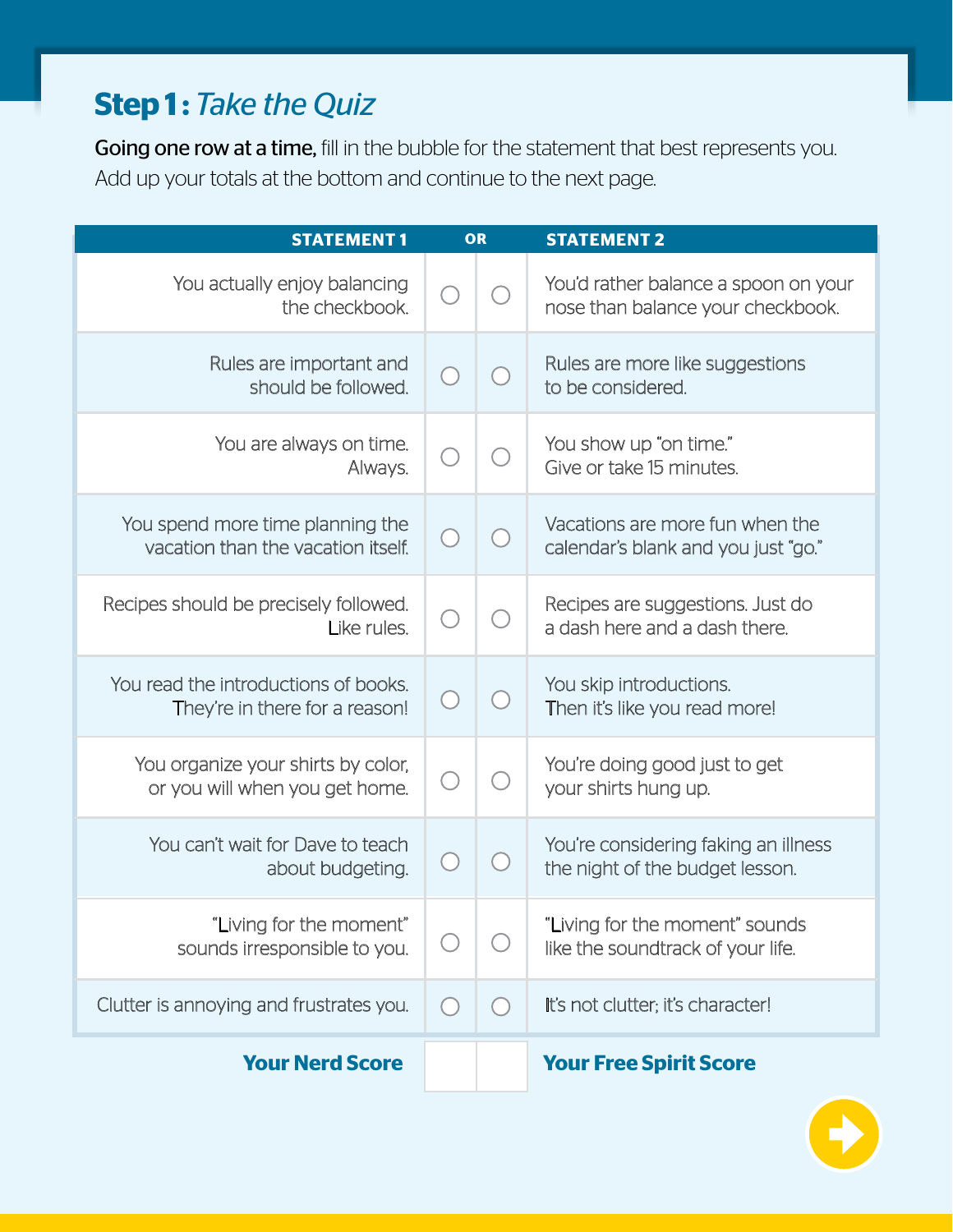## **Step 2 :** *Your Results*

See what your score says about how you relate with money! Fill in the chart below based on your scores from the previous page.



## **What your score says about you...**

#### Nerd-ish (4–5)

You balance your checkbook regularly, shop only when things are on sale, and you got rid of your credit cards years ago.

#### $\sqrt{4}$  Nerd (6-7)

When it comes to budgeting and paying down debt, all you do is win.

## Ultra Nerd (8+)

You are a Nerd to the tenth degree.

#### Free Spirit-ish (4–5)

You've got a budget, but you can't remember the last time you actually looked at it.



#### Free Spirit (6–7)

Budgets are for people who don't live in the now or really seize the day.

#### Oh-So-Free Spirit (8+)

Budgets are for boring people.



#### **WHAT NOW?**

[Learn more about your financial](http://www.daveramsey.com/fpu)  personality and how *Financial Peace University* can help you win with money. Start now at **daveramsey.com/fpu**.